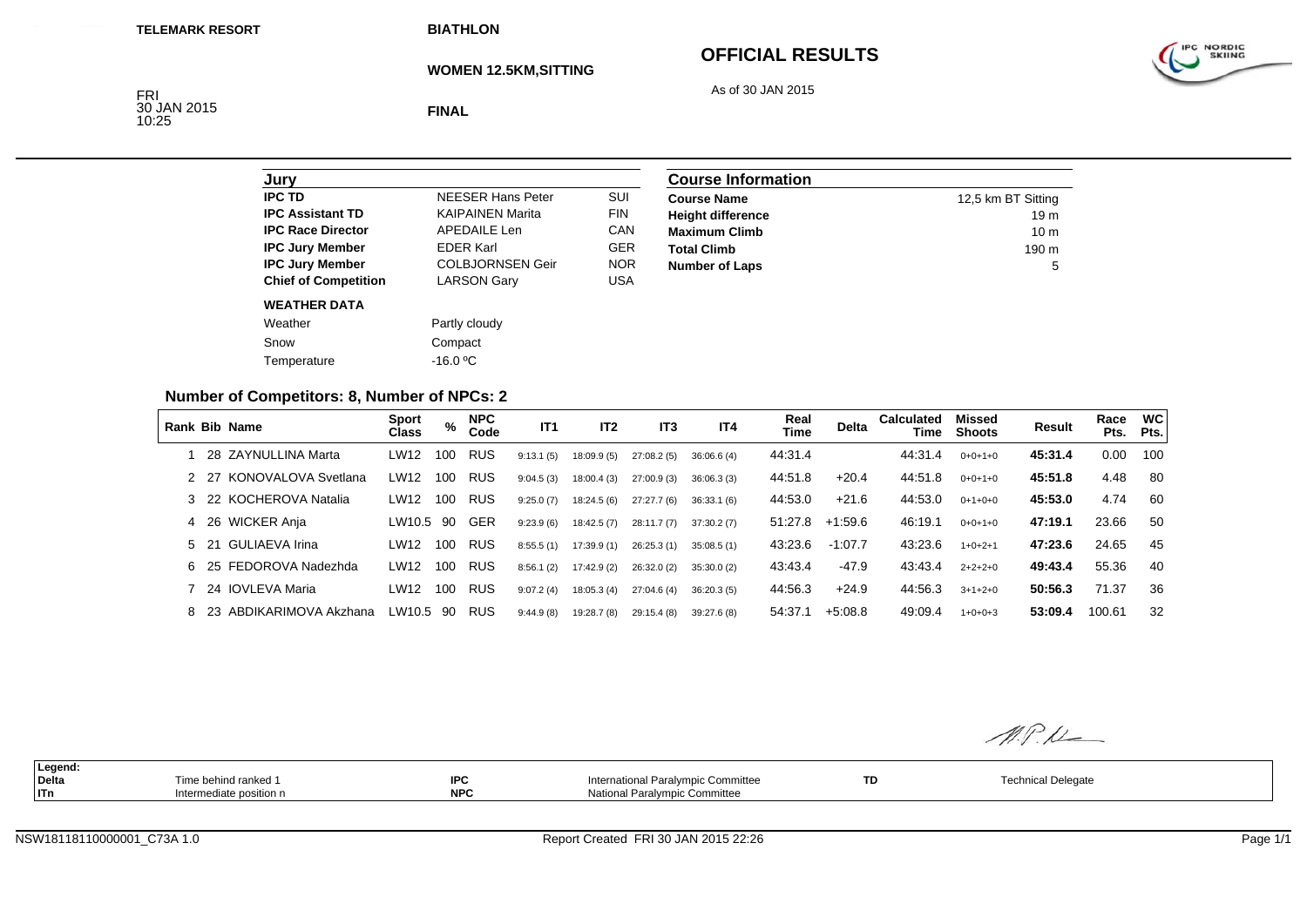**BIATHLON**

**WOMEN 12.5KM,STANDING**

# **OFFICIAL RESULTS**

As of 30 JAN 2015

IPC NORDIC

FRI<br>30 JAN 2015<br>12:40

**FINAL**

| Jurv                        |                          |            |
|-----------------------------|--------------------------|------------|
| IPC TD                      | <b>NEESER Hans Peter</b> | SUI        |
| <b>IPC Assistant TD</b>     | <b>KAIPAINEN Marita</b>  | <b>FIN</b> |
| <b>IPC Race Director</b>    | <b>APEDAILE Len</b>      | CAN        |
| <b>IPC Jury Member</b>      | <b>EDER Karl</b>         | <b>GER</b> |
| <b>IPC Jury Member</b>      | <b>COLBJORNSEN Geir</b>  | <b>NOR</b> |
| <b>Chief of Competition</b> | <b>LARSON Gary</b>       | <b>USA</b> |
| <b>WEATHER DATA</b>         |                          |            |
| Weather                     | Partly cloudy            |            |
| Snow                        | Compact                  |            |
| Temperature                 | $-16.0$ °C               |            |
|                             |                          |            |

| <b>Course Information</b> |                    |  |  |  |  |
|---------------------------|--------------------|--|--|--|--|
| <b>Course Name</b>        | 12,5 km BT Sitting |  |  |  |  |
| <b>Height difference</b>  | 19 <sub>m</sub>    |  |  |  |  |
| <b>Maximum Climb</b>      | 10 <sub>m</sub>    |  |  |  |  |
| <b>Total Climb</b>        | 190 <sub>m</sub>   |  |  |  |  |
| <b>Number of Laps</b>     | 5                  |  |  |  |  |

### **Number of Competitors: 10, Number of NPCs: 5**

|    |      | <b>Rank Bib Name</b>     | <b>Sport</b><br>Class | %  | <b>NPC</b><br>Code | IT <sub>1</sub> | IT <sub>2</sub>           | IT <sub>3</sub>           | IT <sub>4</sub> | Real<br>Time | Delta     | <b>Calculated</b><br>Time | Missed<br><b>Shoots</b> | Result  | Race<br>Pts. | <b>WC</b><br>Pts. |
|----|------|--------------------------|-----------------------|----|--------------------|-----------------|---------------------------|---------------------------|-----------------|--------------|-----------|---------------------------|-------------------------|---------|--------------|-------------------|
|    |      | 60 KONONOVA Oleksandra   | LW8                   | 96 | <b>UKR</b>         | 7:44.1(1)       | 14:45.6(1)                | 22:05.5(1)                | 29:24.9 (1)     | 37:52.2      |           | 36:21.4                   | $0+2+0+0$               | 38:21.4 | 0.00         | 100               |
|    | 2 57 | LIASHENKO Liudmyla       | LW8                   | 96 | <b>UKR</b>         | 7:49.8(3)       | 15:35.1(2)                | 23:33.8(2)                | 31:43.6(2)      | 40:48.1      | $+2:55.8$ | 39:10.3                   | $0+0+0+0$               | 39:10.3 | 12.75        | 80                |
| 3  |      | 56 JARVELA Maija         | LW8                   | 96 | <b>FIN</b>         | 7:58.6(4)       | 16:22.0(4)                | 24:33.4 (3)               | 32:45.2(3)      | 42:16.0      | $+4:23.7$ | 40:34.6                   | $1+0+0+0$               | 41:34.6 | 50.37        | 60                |
|    |      | 58 BRATIUK Natalia       | LW8                   | 96 | <b>RUS</b>         | 8:21.8(5)       | 17:05.5(6)                | 26:07.4(7)                | 35:02.1(8)      | 44:45.5      | $+6:53.2$ | 42:58.1                   | $0+0+0+0$               | 42:58.1 | 72.14        | 50                |
|    |      | 5 54 BUI Iryna           | LW8                   | 96 | <b>UKR</b>         | 8:24.0(6)       | 16:38.2(5)                | 24:57.8 (5)               | 33:23.8(5)      | 43:00.3      | $+5:08.0$ | 41:17.1                   | $0+2+0+0$               | 43:17.1 | 77.09        | 45                |
| 6. |      | 55 DEKIJIMA Momoko       | LW6                   | 95 | <b>JPN</b>         | 8:44.6(9)       | 17:13.3(8)                | 26:11.1(8)                | 34:46.4(7)      | 45:07.5      | $+6.51.3$ | 42:52.2                   | $0+0+0+1$               | 43:52.2 | 86.24        | 40                |
|    |      | 59 KAUFMAN Alena         | LW8                   | 96 | <b>RUS</b>         | 8:30.3(7)       | 17:06.9 (7)               | 25:47.9 (6)               | 34:40.2(6)      | 44:26.7      | $+6.34.4$ | 42:40.1                   | $0+1+1+2$               | 46:40.1 | 130.02       | 36                |
| 8  |      | 53 PAVLENKO Kateryna     | LW8                   | 96 | <b>UKR</b>         | 8:41.2(8)       | 17:46.5(9)                | 26:44.8 (9)               | 35:54.9(9)      | 46:41.2      | $+8:48.9$ | 44:49.2                   | $0+1+1+2$               | 48:49.2 | 163.67       | 32                |
| 9  |      | 52 RUMYANTSEVA Ekaterina | LW5/7                 | 88 | <b>RUS</b>         | 7:47.1(2)       | 16:11.5 (3)               | 24:34.6 (4)               | 32:59.7(4)      | 46:19.0      | $+5:00.1$ | 40:45.5                   | $2+5+4+2$               | 53:45.5 | 240.92       |                   |
| 10 | 51   | <b>WEEKES Emily</b>      | LW8                   | 96 | <b>CAN</b>         |                 | $9:35.8(10)$ 18:47.6 (10) | 28:07.9 (10) 37:33.5 (10) |                 | 47:40.9      | $+9:48.6$ | 45:46.5                   | $1+3+2+2$               | 53:46.5 | 241.18       |                   |

M.P.L

| Legend<br>Delta | Time behind ranked 1    | <b>IPC</b> | International Paralympic Committee | TD | Technical Delegate |
|-----------------|-------------------------|------------|------------------------------------|----|--------------------|
| $ $ ITn         | Intermediate position n | <b>NPC</b> | National Paralympic Committee      |    |                    |
|                 |                         |            |                                    |    |                    |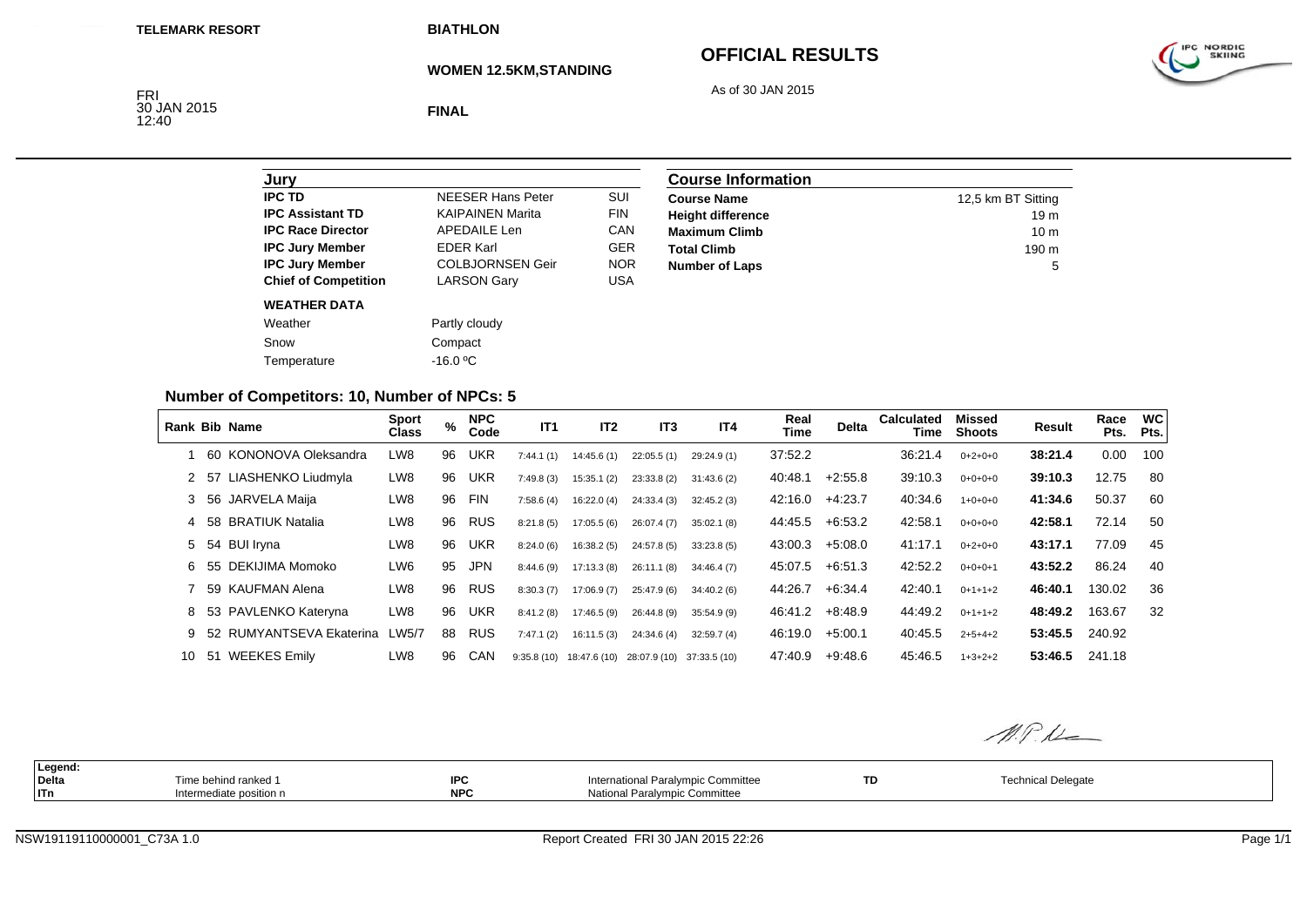# **OFFICIAL RESULTS**

As of 30 JAN 2015

IPC NORDIC

#### **WOMEN 12.5KM,VISUALLY IMPAIRED**

FRI 30 JAN 2015 14:00

**FINAL**

| SUI        |
|------------|
|            |
|            |
| <b>FIN</b> |
| CAN        |
| <b>GER</b> |
| <b>NOR</b> |
| USA        |
|            |
|            |
|            |
|            |
|            |

| <b>Course Information</b> |                     |  |  |  |  |
|---------------------------|---------------------|--|--|--|--|
| <b>Course Name</b>        | 12,5 km BT Standing |  |  |  |  |
| <b>Height difference</b>  | 34 m                |  |  |  |  |
| <b>Maximum Climb</b>      | 32 <sub>m</sub>     |  |  |  |  |
| <b>Total Climb</b>        | 435 m               |  |  |  |  |
| <b>Number of Laps</b>     | 5                   |  |  |  |  |

### **Number of Competitors: 7, Number of NPCs: 3**

|   |     | <b>Rank Bib Name</b>                               | <b>Sport</b><br>Class | $\%$ | <b>NPC</b><br>Code | IT1       | IT <sub>2</sub> | IT <sub>3</sub> | IT <sub>4</sub> | Real<br>Time | <b>Delta</b> | <b>Calculated</b><br>Time | Missed<br><b>Shoots</b> | <b>Result</b> | Race<br>Pts. | <b>WC</b><br>Pts. |
|---|-----|----------------------------------------------------|-----------------------|------|--------------------|-----------|-----------------|-----------------|-----------------|--------------|--------------|---------------------------|-------------------------|---------------|--------------|-------------------|
|   | 97  | <b>BUDALEEVA Iulija</b><br>Guide: MALTSEVA Tatiana | <b>B2</b>             | 99   | RUS                | 8:17.0(1) | 16:24.2 (1)     | 24:25.7 (1)     | 32:45.2(1)      | 40:53.5      |              | 40:29.0                   | $0+0+0+0$               | 40:29.0       | 0.00         | 100               |
|   | 95  | REMIZOVA Elena<br>Guide: PIROGOV Maksim            | <b>B2</b>             | 99   | RUS                | 8:38.1(3) | 17:06.9(3)      | 25:34.1(3)      | 33:58.8(2)      | 41:52.0      | $+58.5$      | 41:26.9                   | $0+0+0+1$               | 42:26.9       | 29.12        | 80                |
| 3 | 93  | PRYLUTSKA Olga<br>Guide: BABAR Borys               | B <sub>2</sub>        | 99   | <b>UKR</b>         | 8:20.2(2) | 16:40.4(2)      | 25:26.2(2)      | 34:34.9(4)      | 42:56.8      | $+2:03.3$    | 42:31.1                   | $0+0+0+0$               | 42:31.1       | 30.16        | 60                |
| 4 | 96  | SHYSHKOVA Oksana<br>Guide: NESTERENKO L            | <b>B2</b>             | 99   | <b>UKR</b>         | 8:41.8(4) | 17:15.4(4)      | 25:48.4 (4)     | 34:26.3(3)      | 42:52.7      | $+1:59.2$    | 42:27.0                   | $0+0+0+1$               | 43:27.0       | 43.97        | 50                |
| 5 | -94 | <b>HOSCH Vivian</b><br>Guide: SCHILLINGER F        | <b>B1</b>             | 88   | GER                | 9:25.9(6) | 18:23.1(5)      | 27:33.8 (5)     | 36:45.9(5)      | 51:13.1      | $+5:12.8$    | 45:04.3                   | $0+0+0+0$               | 45:04.3       | 68.00        | 45                |
| 6 | -91 | SMIRNOVA Iulija<br>Guide: KOPYTIN Alexey           | <b>B2</b>             | 99   | RUS                | 9:32.9(7) | 19:18.1(7)      | 28:58.0 (6)     | 38:50.9(6)      | 47:45.9      | $+6.52.4$    | 47:17.3                   | $2+0+1+1$               | 51:17.3       | 160.14       | 40                |

#### *Incidences*

| <b>Time Modifications</b> |    |                                            |
|---------------------------|----|--------------------------------------------|
| 94 HOSCH Vivian           | В1 | GER Time Adjustment: 13 seconds. Lost Chip |
| Did Not Finish            |    |                                            |
| 92 MOSHKOVSKAIA Ekaterina | B2 | <b>RUS</b>                                 |